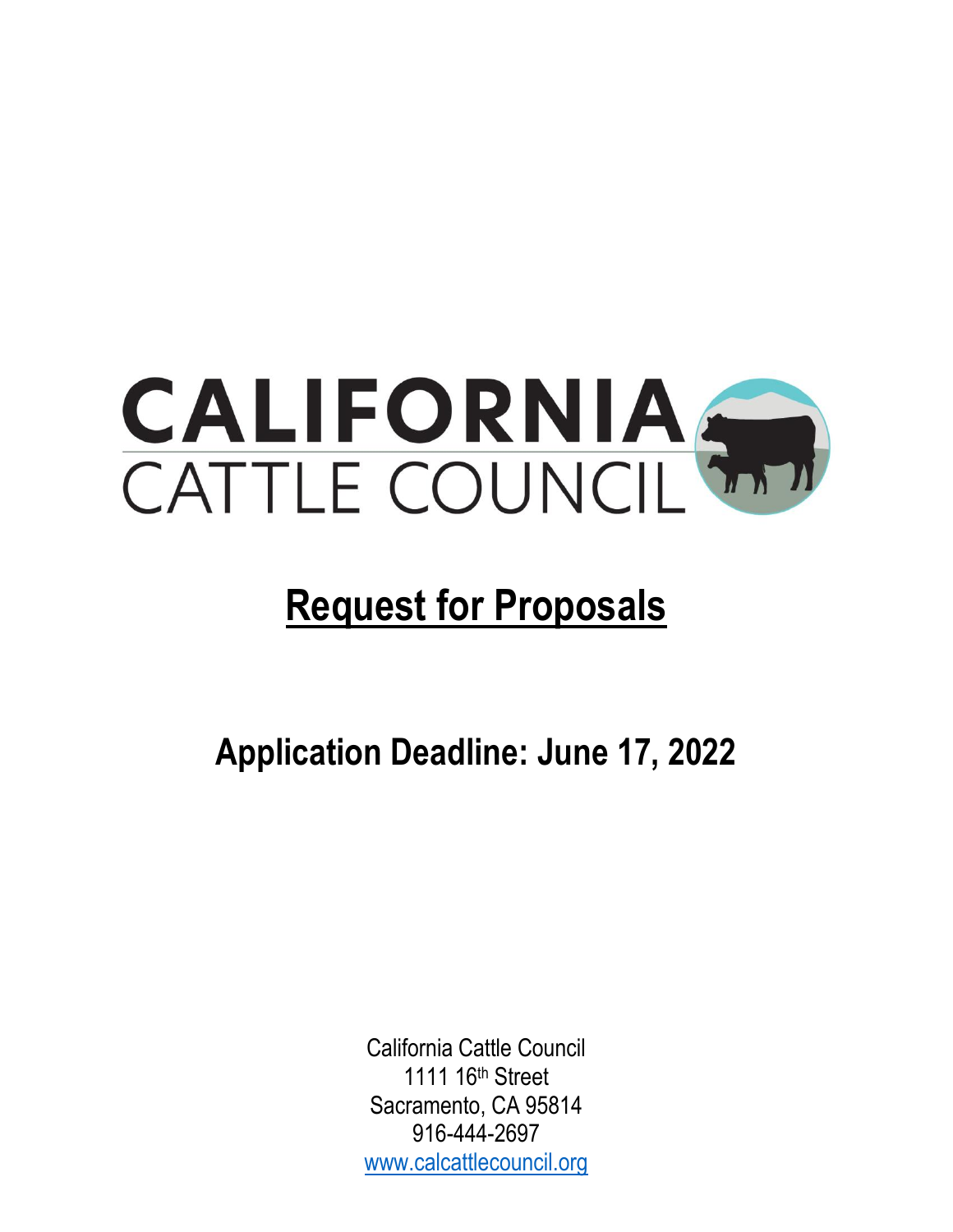#### **Executive Summary**

The California Cattle Council (Council) is seeking proposals from local or regional agricultural associations, researchers and individuals to conduct projects that are in line with the Council's strategic priorities but benefit beef and dairy cattle producers at a local level. Issues addressed should seek to promote live cattle production or provide solutions to policy challenges that impact ranching or dairy farming in California. A list of project examples has been included for prospective applicants.

## **California Cattle Council**

The Council was established in law pursuant to the passage of SB 965 (McGuire, 2018). On April 5, 2019, the Secretary of Food & Agriculture (Secretary) certified the formation of the Council following a favorable vote of California's beef and dairy producers. On November 9, 2019, the Council initiated a \$1.00 assessment on the sale of beef and dairy cattle (limited exceptions apply) collected at change of ownership. The Council is governed by a board of 21 members and 21 alternates appointed by the Secretary and representing the range, cattle feeder, dairy and processing sectors of the industry. The board also includes one member of the public with no affiliation with the California cattle industry and a public alternate appointed by the Secretary.

Generally speaking, the Council was formed to promote the interests of California cattle producers through the execution of projects that directly advocate the social, economic and environmental benefits of California's ranchers, dairy farmers and beef producers with policy makers and influencers, consumers and the general public. Issue areas that fall under the jurisdiction of the Council include but are not limited to the environmental impact of animal agriculture, animal health and welfare, improving the regulatory climate and assisting producers with compliance, food safety and other priority issues that are of critical importance to California cattle producers.

In May of 2020, the Council adopted a Strategic Plan that establishes the mission, purpose and vision of the Council along with establishing specific strategic priorities the Council will seek to accomplish over the next five years. Projects funded by the Council will seek to achieve the Council's strategic priorities and be appropriate measured to determine success. The Strategic Plan also recognizes the Council's commitment to reduce overhead and maximize collections for the purpose of funding projects. As such, the Council seeks to partner with other organizations, individuals, firms, etc. to conduct work on the Council's behalf to leverage the resources of existing organizations and amplify the reach of the Council's funds.

#### **Mission**

Advocating for and enhancing the California cattle community by addressing challenges and opportunities that have the greatest impact, with consideration for the needs of each industry segment.

#### **Purpose**

Nourishing people and communities while caring for cattle and the environment.

#### **Vision**

Californians value beef and dairy as beneficial and essential parts of the Golden State.

#### **Strategic Priorities**

Advocacy, Outreach & Engagement: Serve as an advocate for the cattle community to decision makers, including elected officials and their staff, government agencies and other influencers while engaging Californians and the cattle community.

*Implement educational activities focused on changing the perceptions of the cattle community related to the industry's environmental impact.*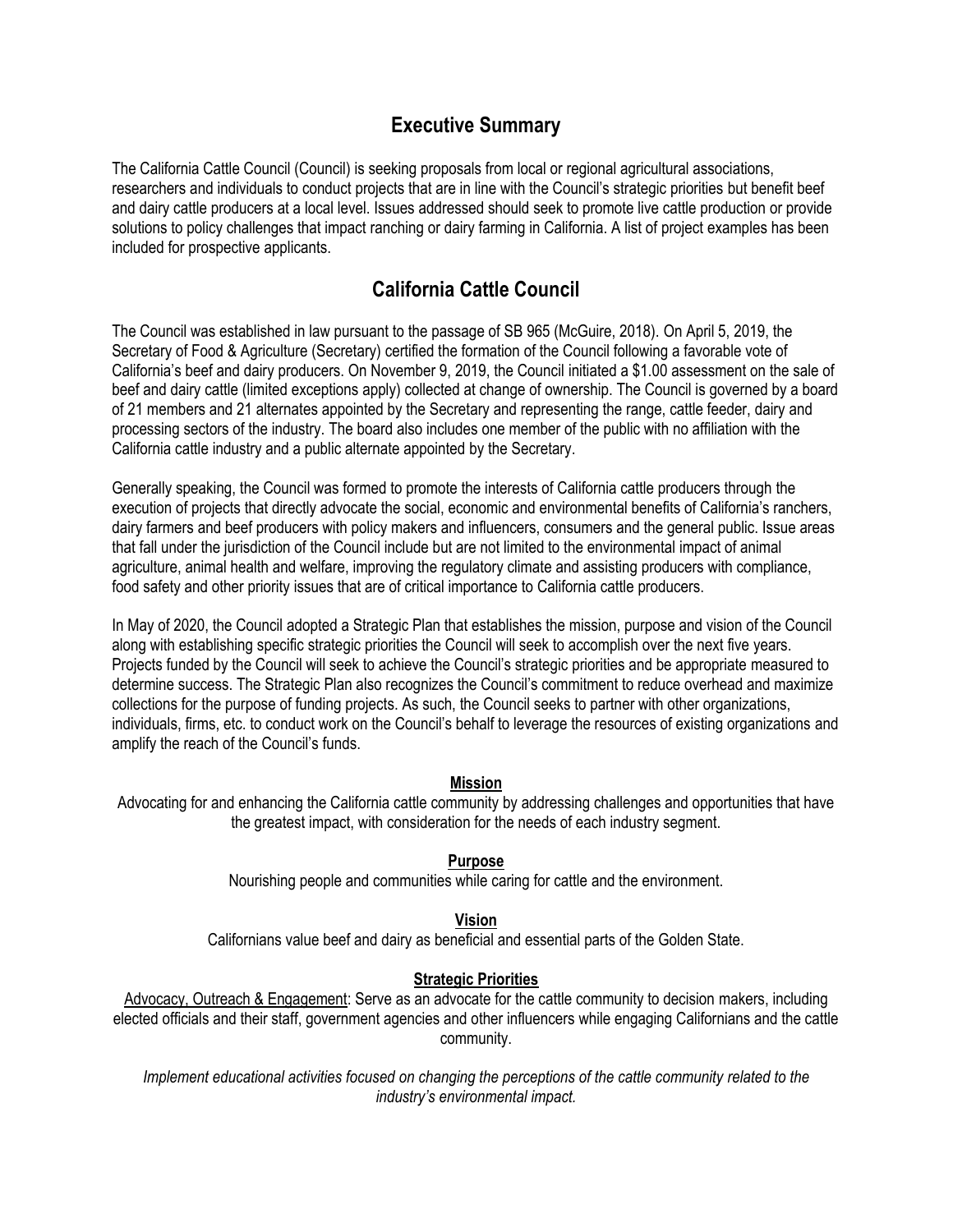Research: Support research that helps advocate on behalf of the cattle community as it relates to the environment, animal welfare, food safety and other contemporary issues.

*Implement research projects that have the ability to be put to use when communicating with decision makers and the public regarding environmental, resource or other production related issues impacting California cattle production.*

## **Explanation of Project Deliverables & Timeline**

Proposals must provide a schedule for the project's implementation, work performed and the submission of relevant deliverables. Unless otherwise stated by the Council, all deliverables should first be submitted to the Executive Director for final approval before being released. All deliverables, campaign materials and public outreach materials must include the Council's logo and recognition that the project was funded wholly or in part by the Council.

## **Budget & Budget Narrative**

The total budget may not exceed \$10,000. Multi-year projects will be considered so long as the total budget does not exceed \$10,000. The total budget for all projects awarded under this proposal is \$100,000.

Each proposal must include a budget that provides a detailed analysis of expected costs for each budget category. Budget categories may include but are not limited to: project staff, fringe benefits (if included), travel, media and marketing expenses, supplies, costs associated with the rental of equipment or venues, publication costs, consultants and subcontracts and other direct costs. For projects seeking to pay staff, the budget must include the proposed hourly rate along with the number of hours each individual is expected to work. A budget narrative must accompany a budget spreadsheet in order to describe the justification for each expense category. The applicant agrees to provide all deliverables pursuant to the stated timeline within the parameters of the proposed budget. The Counsel is not required to reimburse the applicant for expenses that exceed a proposed budget category without written consent first granted by the Council Executive Director.

The Council prohibits the applicant from purchasing equipment, computers, projects, sound equipment, etc. without prior written approval from the Executive Director.

#### **Mandatory RFP Requirements**

- $\triangleright$  Proposals must clearly state the objective of the project and the problem/issue to be addressed.
- $\triangleright$  Proposals must clearly state which Council strategic priority the project aligns with.
- ➢ Proposals must demonstrate how the applicant intends to measure the project's success. Metrics to measure the success of the project must be fully outlined in the proposal.
- $\triangleright$  Proposals must outline what specific steps the applicant will take to recognize and endorse the involvement of the Council in project outreach efforts.
- $\triangleright$  Projects must contain detailed information on how the applicant intends to disseminate project information and results to impacted stakeholders including California cattle producers.

## **Project Examples**

A list of projects that are likely to be considered under this RFP has been provided below solely to provide additional context and information to applicants.

➢ Ranch tours for local legislative, Board of Supervisors, agency or elected officials, etc.